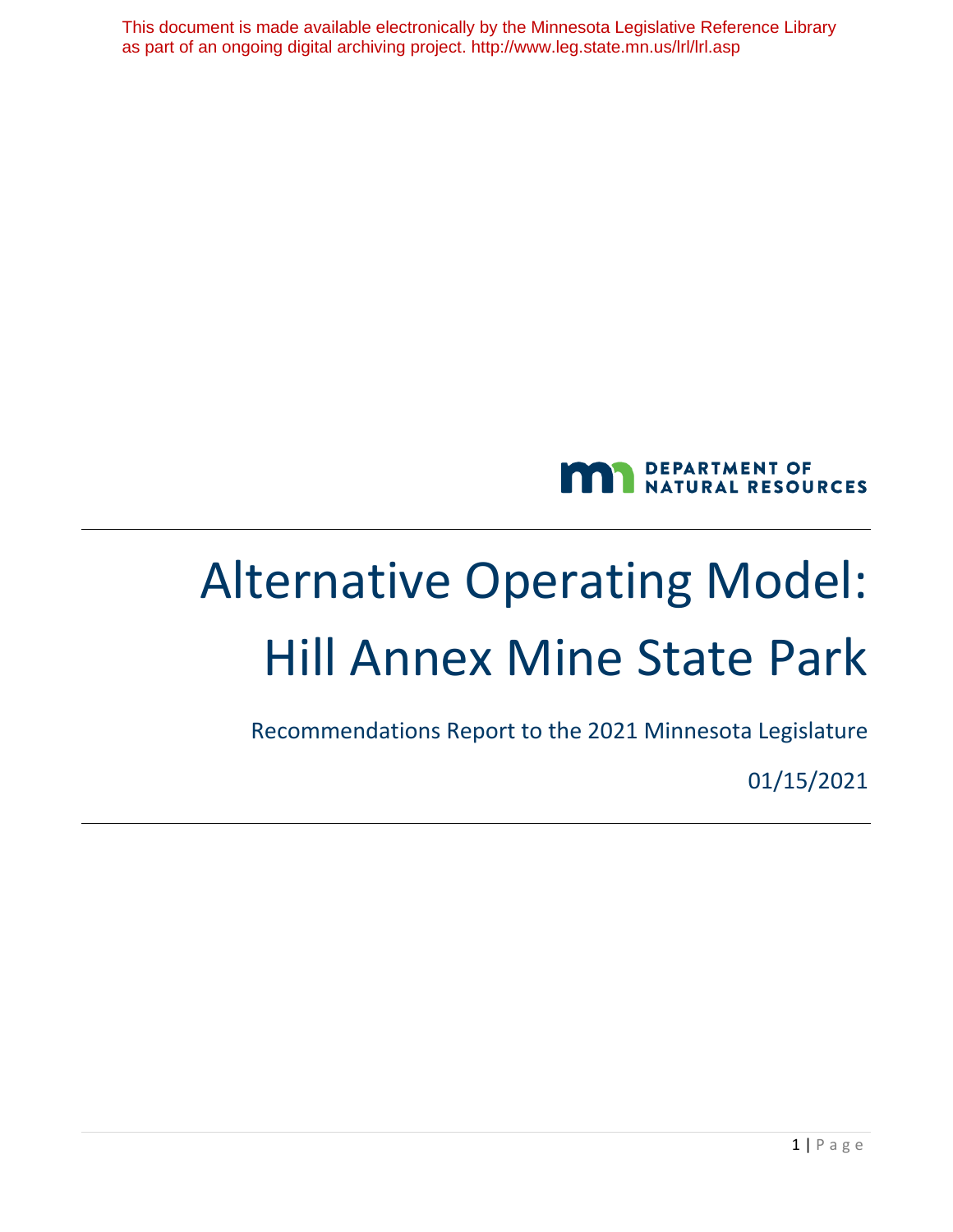Minnesota Department of Natural Resources Division of Parks and Trails 500 Lafayette Avenue St. Paul, MN 55155-4040 (Phone) (651) 296-6157 or 888-MINNDNR [info.dnr@state.mn.us](mailto:info.dnr@state.mn.us) [www.dnr.state.mn.us/parks\\_trails](http://www.dnr.state.mn.us/parks_trails)

As requested by Minnesota Statute 3.197: This report cost approximately \$1,000 to prepare.

*Upon request, this material will be made available in an alternative format such as large print, Braille or audio recording. Printed on recycled paper.*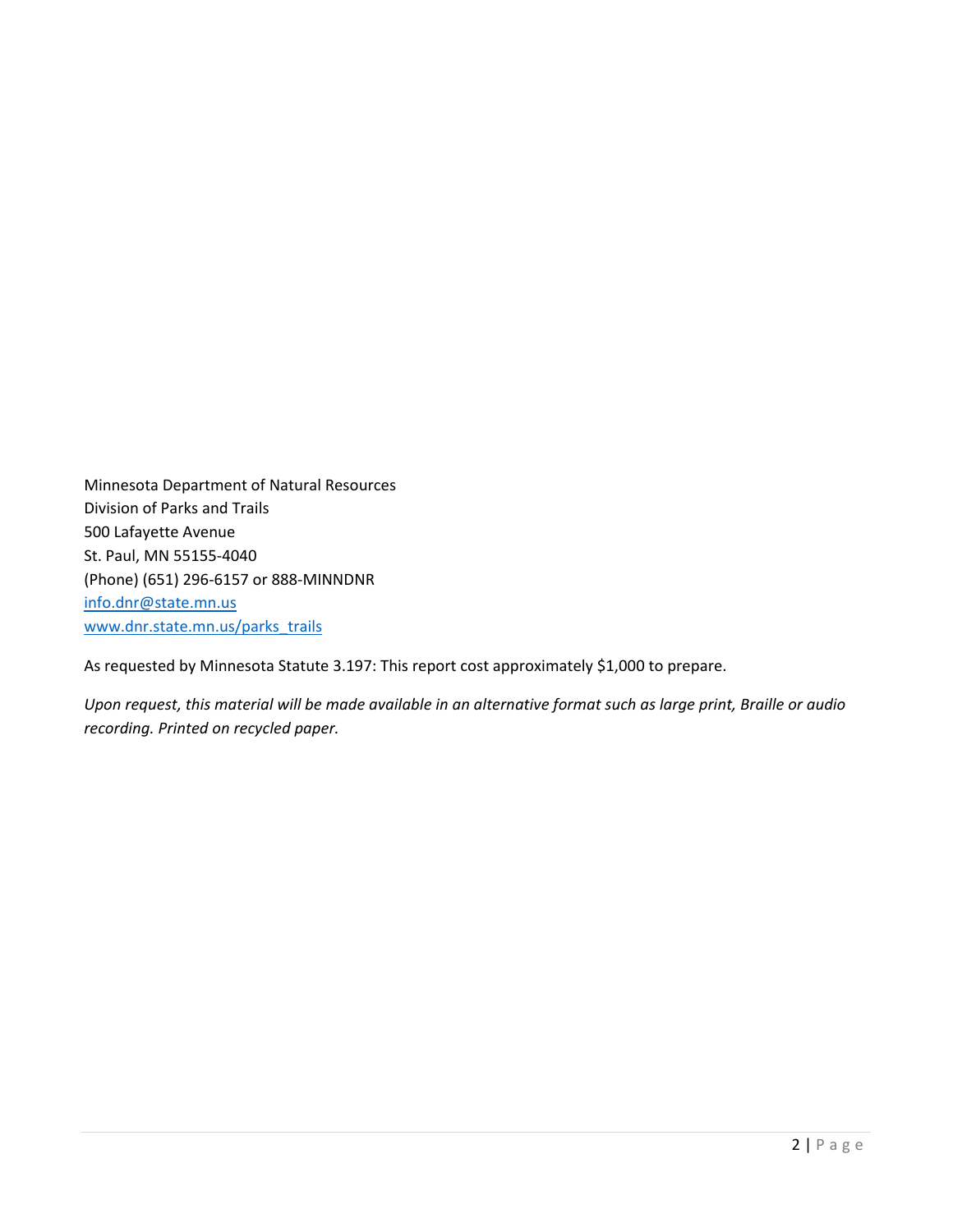# **Contents**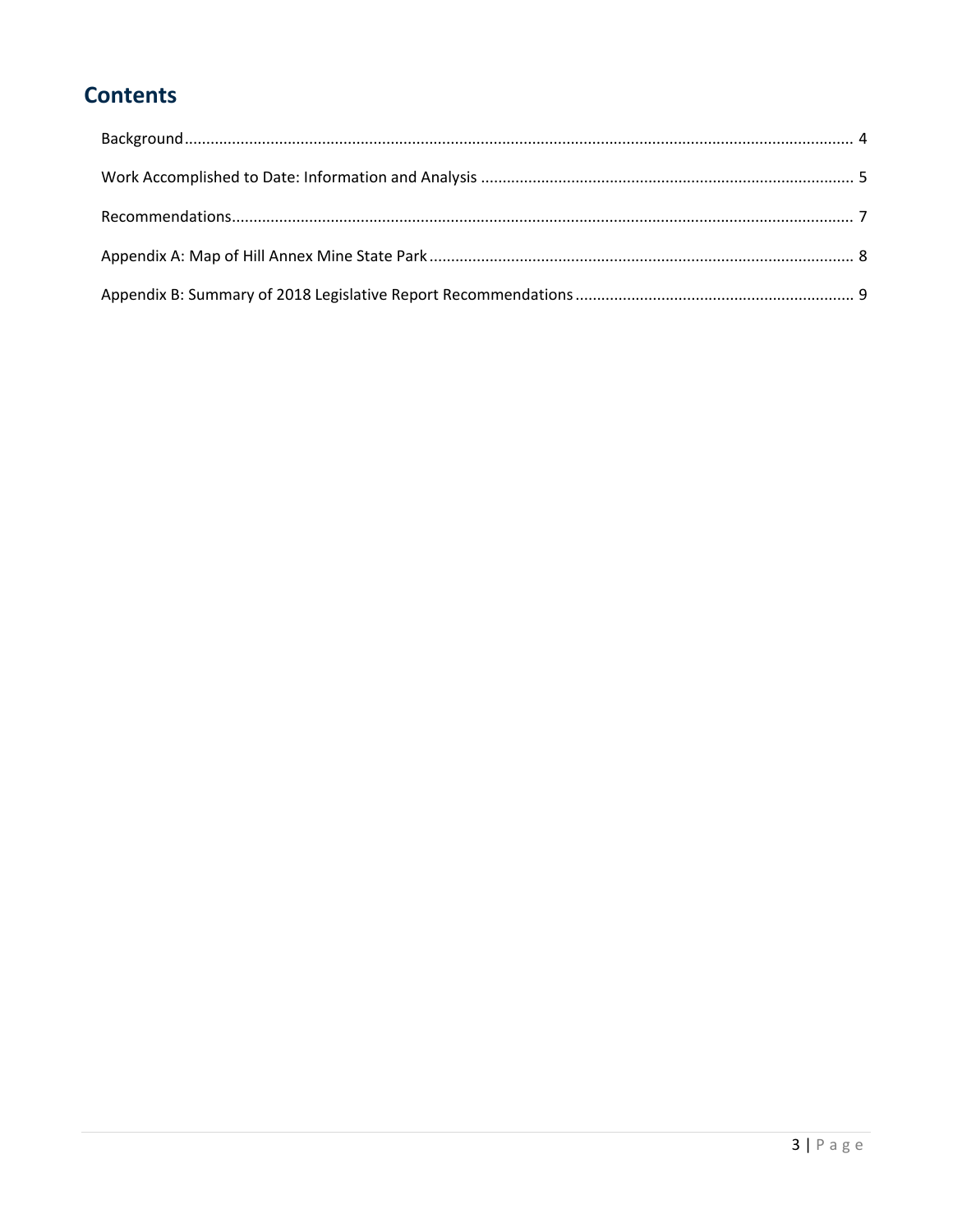## <span id="page-3-0"></span>**Background**

The 2019 Minnesota State Legislature, in a special session ending in June of 2019, directed the Minnesota Department of Natural Resources (DNR) as follows:

**2019 Minn. Laws 1st Sp. Sess. Chap. 4 Art. 3 Sec. 111.** 

HILL-ANNEX MINE STATE PARK; MANAGEMENT AND OPERATION.

(a) The commissioner of natural resources must operate the Hill-Annex Mine State Park for the purposes it was established through June 30, 2021, and must during that time maintain at fiscal year 2016 levels, the level of service and hours of operation at the park. The commissioner must work with the group established under Laws 2017, chapter 93, article 2, section 156, to review park activities and the alternate operating model developed and identify options for sustainable and viable operation of the park site. The commissioner must submit recommendations to the chairs and ranking minority members of the house of representatives and senate committees and divisions with jurisdiction over the environment and natural resources by January 15, 2021.

(b) The commissioner of natural resources must work with the city of Calumet, other neighboring cities and townships, and other local units of government to identify and coordinate volunteers to supplement the Department of Natural Resources' park operations to the extent allowable under state law and rules.

Prior to this 2019 legislation, the DNR had conducted a year-long engagement process with local units of government and stakeholders that culminated in a DNR report to the legislature dated January 15, 2018. That report laid out a framework for transferring management of the Hill Annex Mine State Park (HAMSP, see map in Appendix A) to a local unit of government and re-envisioning the park as a regional mining heritage area.

The DNR commissioner and other agency leadership met multiple times with members of the work group referenced in the 2019 legislation — including the Iron Range Resources and Rehabilitation Board (IRRRB), Western Mesabi Mine Planning Board (WMMPB), City of Calumet, and Itasca County — in late 2018 and in 2019 to discuss current and future operation of the park site. However, limited additional progress was made in 2020 as a result of the COVID-19 pandemic

<span id="page-3-1"></span>This report fulfils the requirement to report back to the legislature by January 15, 2021, describing progress made to date and providing recommendations for moving forward.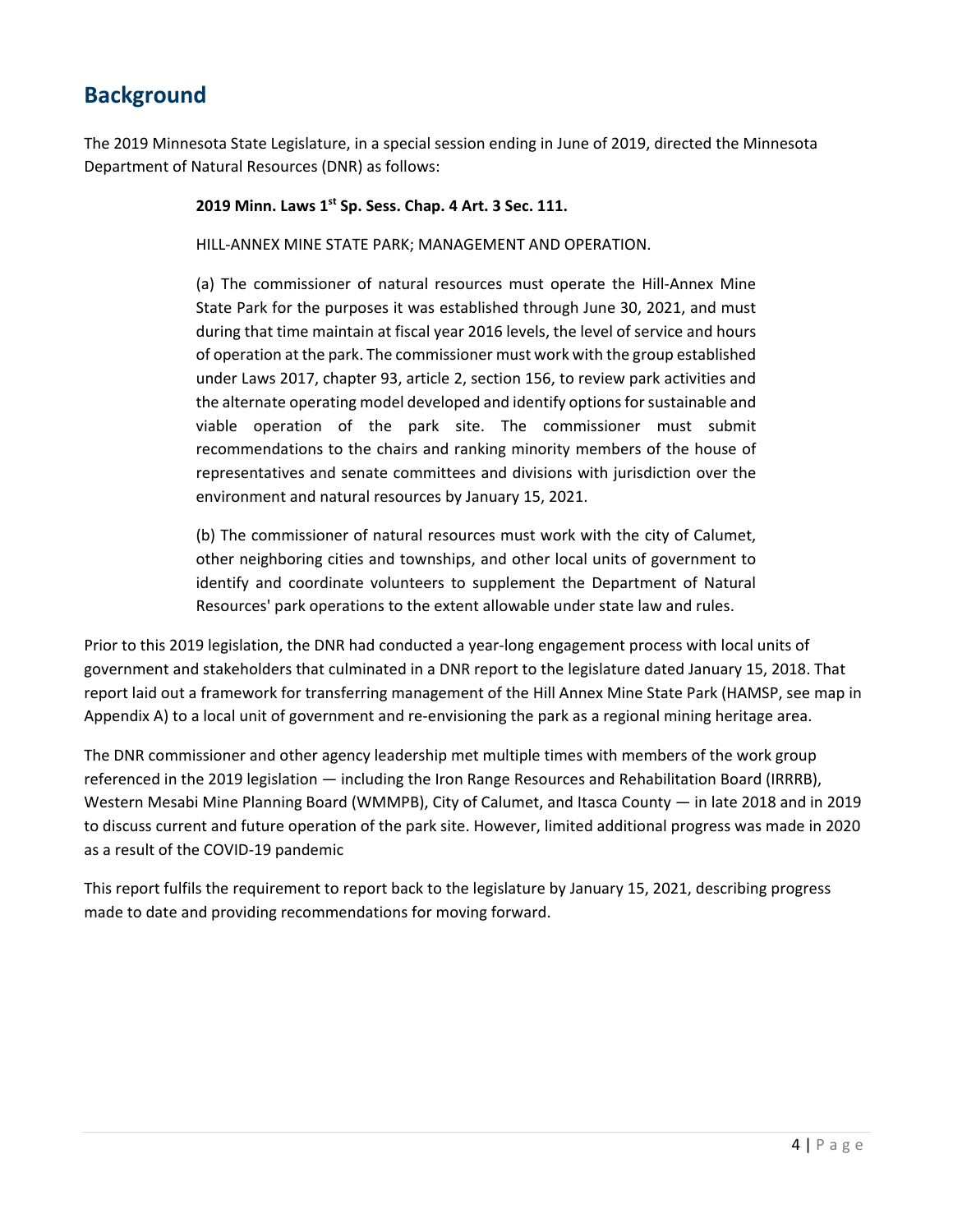## **Work Accomplished to Date: Information and Analysis**

Over time, the Hill Annex Mine Heritage Project work group – a committee of the WMMPB made up of representatives from Itasca County, IRRRB, and of the cities of Calumet and Marble – formed in 2019, has requested and received data on several matters from the DNR. That information is summarized here.

#### *Budget and Attendance Data*

Below is a summary of visitors, revenue, and expenses for DNR to operate HAMSP over the past five calendar years.

| <b>Operations Summary</b>           | 2020 <sup>1</sup> | 2019      | 2018      | 2017      | 2016      |
|-------------------------------------|-------------------|-----------|-----------|-----------|-----------|
| <b>Tour Revenue</b>                 | 0                 | \$12,075  | \$10,835  | \$12,462  | \$11,292  |
| <b>Attendance Total</b>             | 0                 | 1,283     | 1,410     | 1,592     | 1,409     |
| <b>Tour Capacity</b>                | 0                 | 3,400     | 3,400     | 3,400     | 3,400     |
| <b>Total Expenses</b>               | \$124,997         | \$127,497 | \$129,697 | \$129,697 | \$154,497 |
| <b>Building Maintenance Fees</b>    | \$48,000          | \$48,000  | \$48,000  | \$48,000  | \$75,000  |
| <b>Utilities</b>                    | \$7,300           | \$6,100   | \$8,000   | \$8,000   | \$9,600   |
| <b>Public Service Staff</b>         | \$19,600          | \$20,000  | \$18,000  | \$18,000  | \$18,100  |
| Fleet                               | \$6,000           | \$9,300   | \$11,600  | \$11,600  | \$7,700   |
| <b>Supervision &amp; Management</b> | \$35,000          | \$35,000  | \$35,000  | \$35,000  | \$35,000  |
| <b>School Trust Payment</b>         | \$9,097           | \$9,097   | \$9,097   | \$9,097   | \$9,097   |

*1 2020 revenue and attendance impacted when COVID-19 resulted in tour closures.*

#### *Current Park Maintenance, Operations, and Cultural Resource Protections at HAMSP*

DNR continues to operate the park in accordance with the 2019 legislation noted in the previous section. Following the advent of the COVID-19 pandemic in spring 2020, DNR suspended all tour operations and closed the visitor center at HAMSP through the 2020 summer season. Similar measures were taken for tour operations and visitor centers across the state park system. This resulted in no attendance, and associated revenue, at HAMSP in 2020 and a minor reduction in operating expenses.

The DNR Division of Parks and Trails continues to address public safety concerns at the site by securing buildings, closing areas subject to erosion, and monitoring the viewing platform for safety. In 2019, heavy equipment on the tour route was moved out of the mine pit to protect it from rising pit water levels. In addition, DNR has had to secure the site after multiple break-ins, by boarding up windows and repairing broken doors and locks at a cost of about \$5,000 per year.

DNR continues standard maintenance of the aging tour bus, which has exceeded its normal scheduled life cycle. The bus needs to pass MNDOT safety inspections annually. The replacement cost, or periodic rental costs, of a tour bus would make continuing tour operations cost prohibitive.

Cultural resource inventory and archiving has been completed in partnership with the Iron Range Research Center.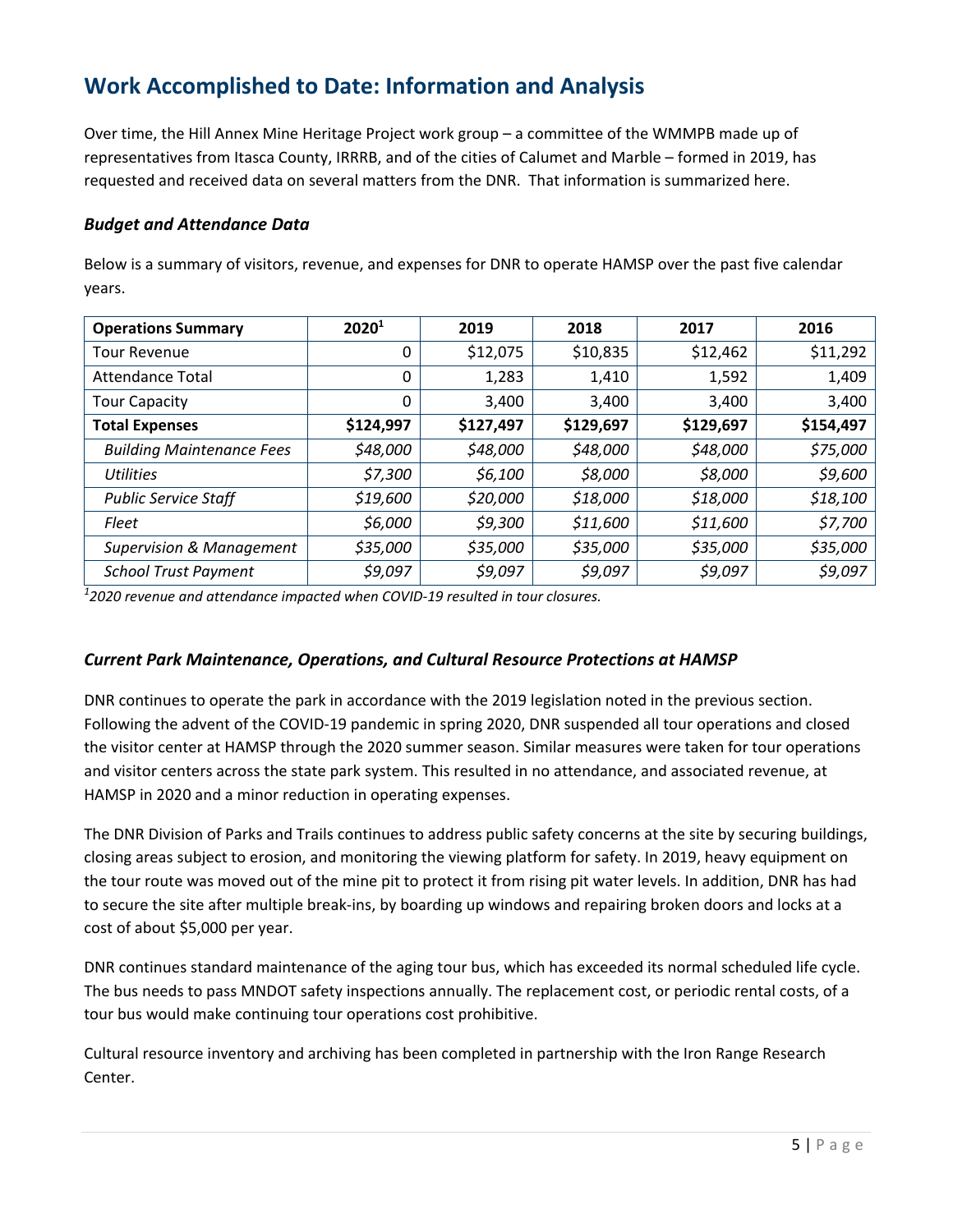#### *Engaging Volunteers for Summer Operations*

Volunteers from the Minnesota Discovery Center's Paleontology Project participated in park fossil tours during the 2019 tour season. This group was also involved in a separate research project at HAMSP, which was able to continue through 2020. DNR regional management also worked with the WMMPB to encourage local volunteers to help at the park. In spite of initial interest, there did not end up being sustained local volunteer interest in 2019; due to the COVID-19 pandemic, DNR did not seek volunteers in 2020.

#### *Participation in Local Planning Efforts and Reactivation of Park Advisory Group*

DNR regional management regularly attends WMMPB planning meetings to address community questions about HAMSP. DNR staff participation in WMMPB planning meetings was limited in 2020 due to the COVID-19 pandemic. In early 2020, the DNR committed to work with the WMMPB to try to reactivate a park advisory group, but made no subsequent progress in 2020 due to the pandemic.

#### *Recreational Use Leases and Fees Paid to the School Trust Fund*

The DNR continues to pay the lease fee for HAMSP to the School Trust Fund. The current lease fee is \$9,097. The DNR has had discussions with the Office of School Trust regarding possible changes to the lease fee and source of payment under alternative management scenarios. The lease fee could be lowered by reducing the amount of land included in the lease. The most logical reduction would be to lease only the area surrounding the clubhouse. However, a lease covering this smaller area would result in discontinuing the bus tours, unless other access agreements are negotiated with the Office of School Trust. At this time, no changes to the lease terms or fee have been made.

#### *Plan to Monitor and Address the Mine Pit's Water Levels*

The DNR Division of Lands and Minerals has installed a continuous monitoring station at the edge of the pit to track the water level in the series of connected mine pits at Hill Annex Mine. The DNR is working with the Minnesota Pollution Control Agency and IRRRB to collect water quality data and monitor water levels at the Hill Annex, St. James, and Canisteo mine pits. The DNR has developed a web [page](https://www.dnr.state.mn.us/lands_minerals/waters_program/hill-annex.html) to make water level information available to the public.

These mine pits will likely need engineered outfalls in the future. The timeline for any unmanaged outflow from the Hill Annex pit is difficult to pinpoint with potential changes in variables such as precipitation, groundwater inflow and outflow, and other factors. The DNR anticipates that at the current rate of water level rise, it will be 7-10 years before an unmanaged outflow would occur. However, the water level is already above the bedrock/surficial overburden contact. With the water at this level, sloughing along the pit edge will continue, threatening nearby historic structures, including the clubhouse.

<span id="page-5-0"></span>The 2020 bonding bill appropriated \$2M to the DNR for predesign, design, and engineering work related to mitigating rising water levels at both the Canisteo and Hill Annex mine pits. DNR has also secured a \$442,500 grant from the IRRRB to cover half of the cost of required work (e.g., well installation, wetland delineation study, groundwater monitoring, and pit bathymetric survey) that is ineligible for bonding dollars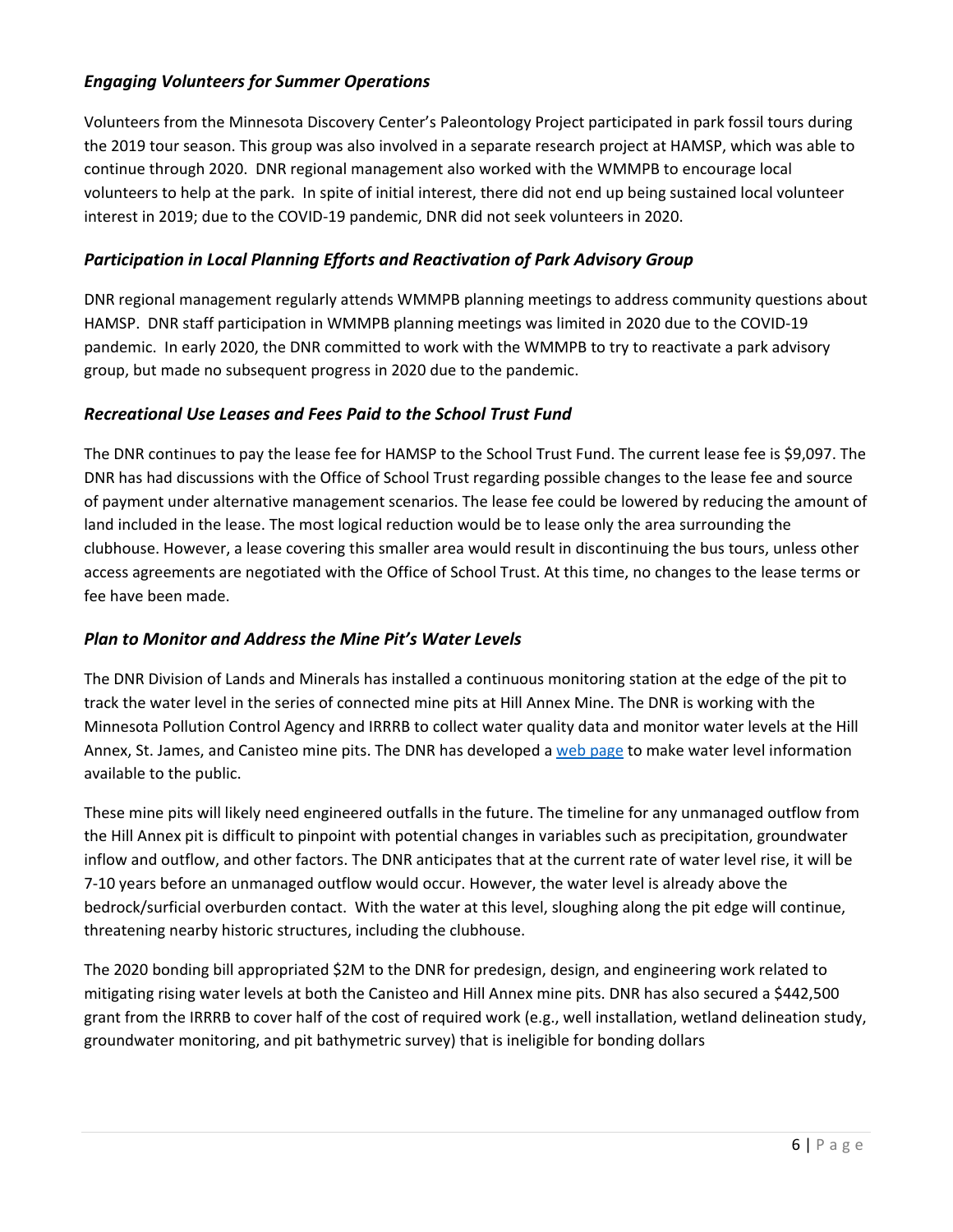### **Recommendations**

The DNR recommendations for HAMSP have not changed significantly since the January 15, 2018 legislative report (see Appendix B for a summary of the 2018 report recommendations). However, the DNR recognizes that the timing referenced in those recommendations requires updating. This report, therefore, provides updated recommendations to address both the need to adjust the planning timeline and the approach to park operations while the planning is underway.

#### *Recommendation 1: Continue operating the park at status quo through FY2023.*

DNR recommends continuing to operate HAMSP at FY2016 operating levels through June 30, 2023, if adequate operational funding is appropriated for state park operations for the FY2022-2023 biennium. If funding constraints require operational changes across the state park system, changes at HAMSP will be consistent with reductions made to other parks identified as "rustic parks" in the *DNR Parks and Trails System Plan*.

#### *Recommendation 2: Re-engage stakeholders in management planning/transfer discussions regarding the park.*

When COVID-19 related staffing and operational considerations allow (e.g., when state and local planning resources are again available), DNR will again engage with local stakeholders and work group members to review the operational model outlined in the 2018 legislative report and identify options for sustainable and viable operation of the park site.

#### *Recommendation 3: Support local efforts to obtain funding for feasibility/business planning.*

DNR supports local efforts by Itasca County or another appropriate economic development entity to obtain planning funds to launch the Hill Annex Mine Heritage Project, which would develop by July 1, 2023 a concept design and business plan for local operation of the park.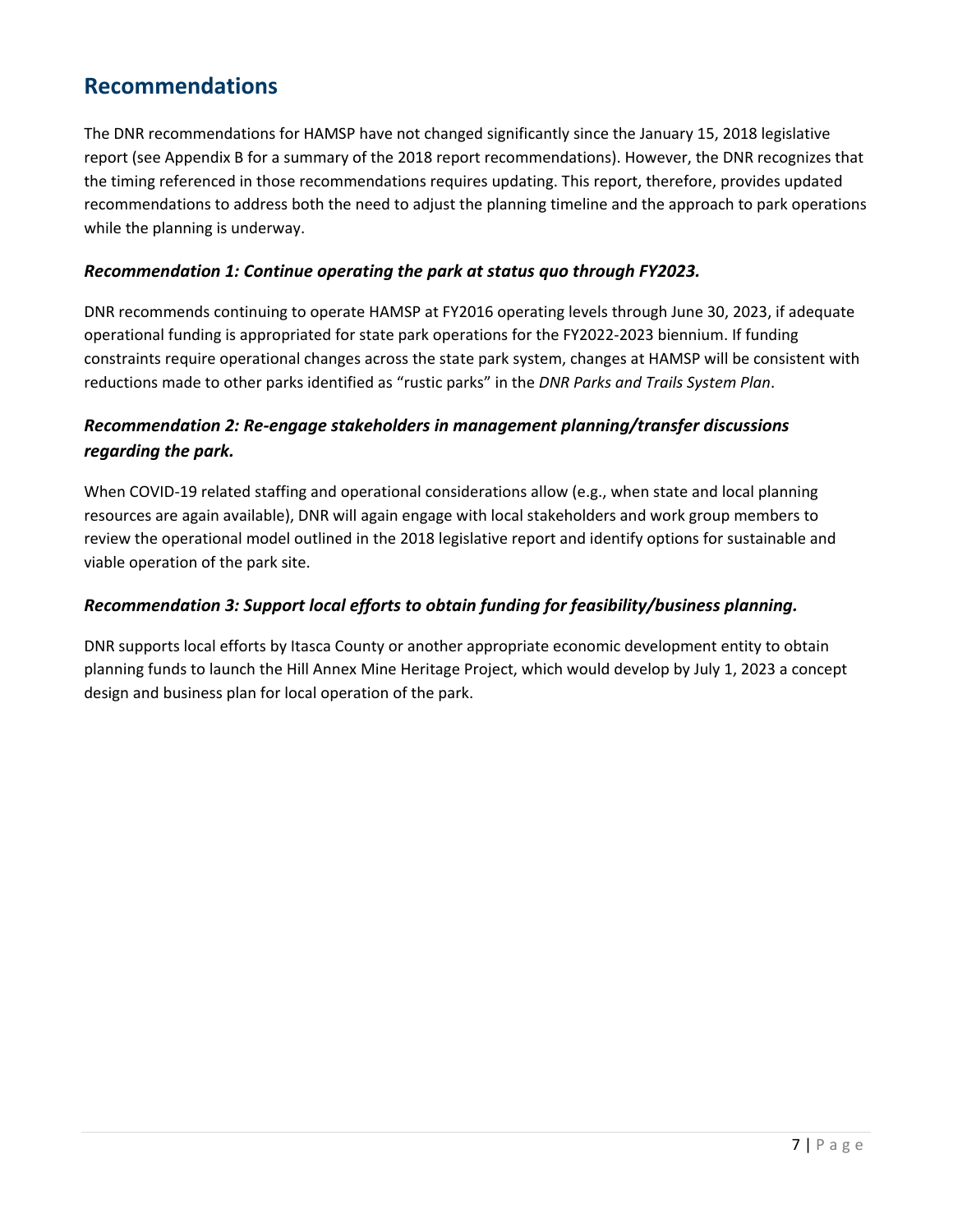# **Appendices**

## <span id="page-7-0"></span>**Appendix A: Map of Hill Annex Mine State Park**